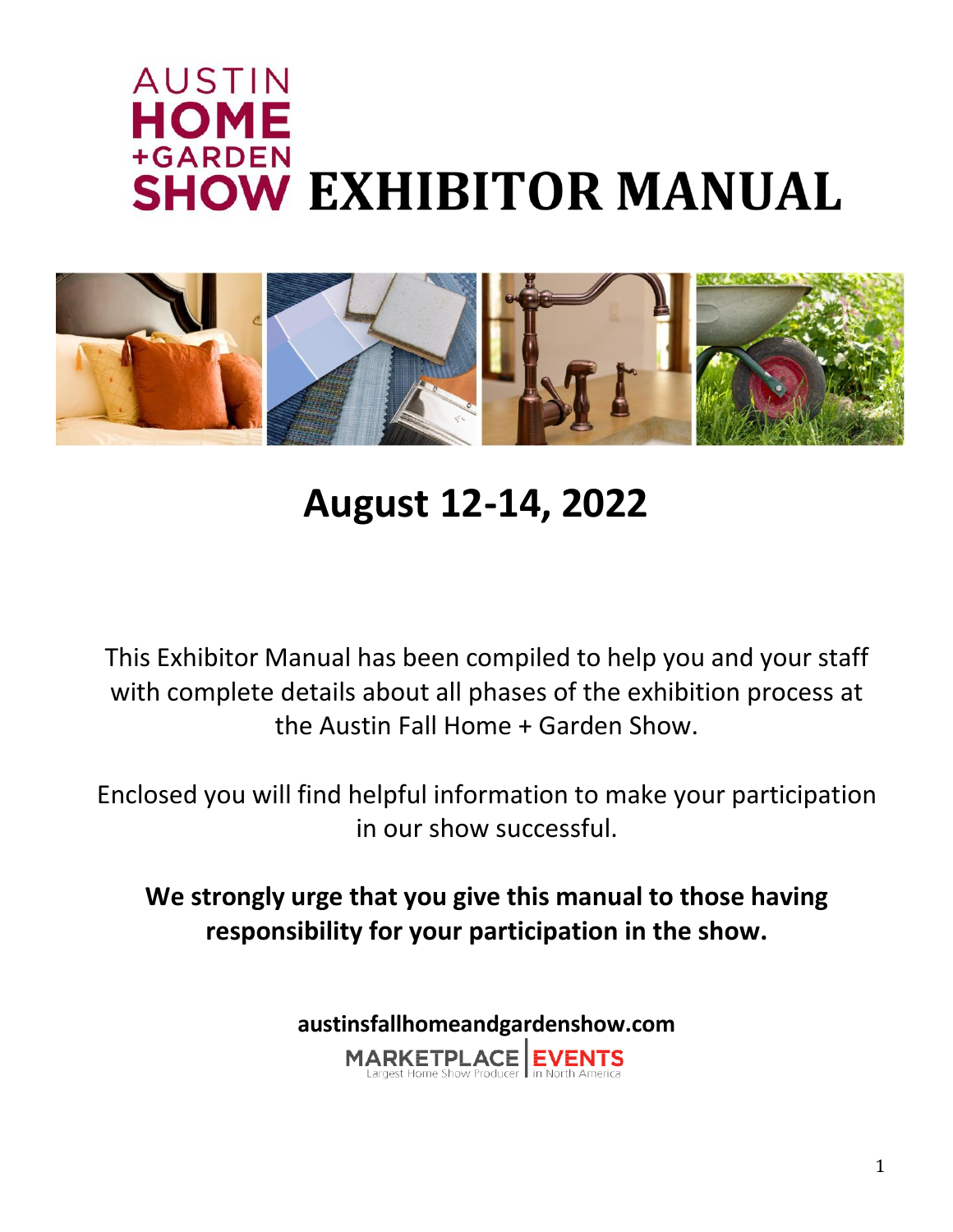# **SHOW MANAGEMENT**

The Austin Fall Home + Garden Show is produced and managed by:

Marketplace Events 6955 S. Union Park Center Ste. 320 Cottonwood Heights, UT 84047 888.604.5938

# **SHOW FACILITY**

The Austin Fall Home + Garden Show is held at:

**Austin Convention Center** 500 E. Cesar Chavez St. Austin, TX78701 P: 512.404.4000

# **SHOW DECORATOR**

Booth Furnishings: rental of tables, chairs, booth carpeting, signs, forklift & labor GEMS 12684 International Pkwy Dallas, TX 75228 P: 214.388.5722 F: 214.388.5442 <https://gemsevents.boomerecommerce.com/Pages/Security/Login.aspx?ReturnUrl=%2f>

# **HEALTH & SAFETY GUIDELINES: COVID-19**

Public health and safety are of the upmost importance to us. Please visit [https://www.austinconventioncenter.com/covid-19-response/ f](https://www.austinconventioncenter.com/covid-19-response/)or all the guidelines and restrictions in place at the Austin Convention Center. PLEASE CHECK BACK REGULARLY FOR UPDATES AND INFORMATION.

# **UTILITIES**

**Electricity, Internet, Phone, Water & Drainage** is provided by the Austin Convention Center. Order here <https://www.austinconventioncenter.com/exhibit/>

Please contact Exhibitor Services 512.404.4000 if you have any questions regarding services or ordering procedures.

WIFI 3Mbps per device is available throughout the building, free of charge.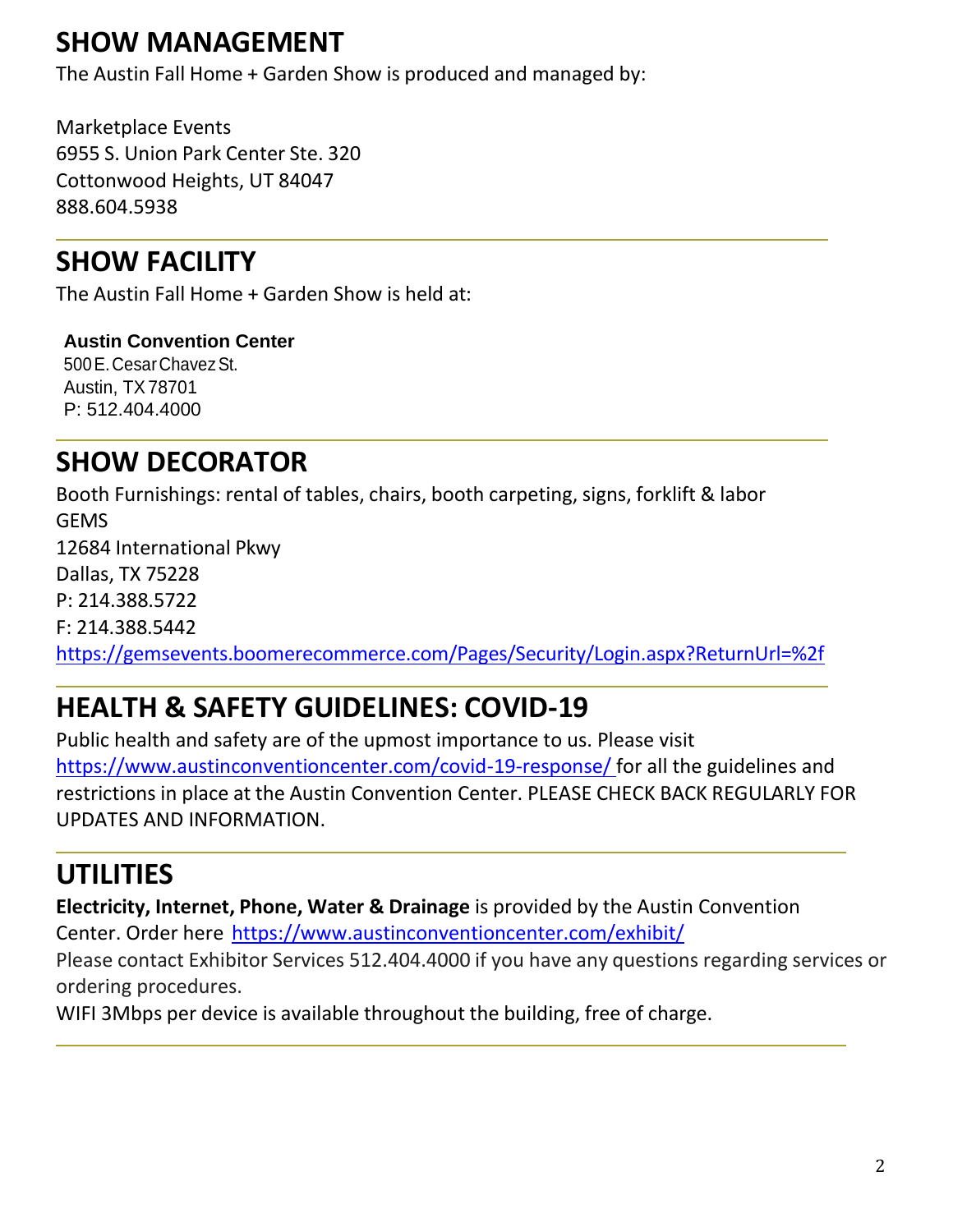# **MOVE-IN | MOVE-OUT DAYS AND HOURS**

### **MOVE-IN DAYS AND HOURS**

| Wednesday | August 10, 2022 | $8AM - 7PM$                                      |
|-----------|-----------------|--------------------------------------------------|
| Thursday  | August 11, 2022 | $8AM - 7PM$<br>(NO Drive in Permitted after 2pm) |
| Friday    | August 12, 2022 | $8 AM - 10 AM$                                   |

## **Move in DRIVE TIME varies based on booth location. Please refer to the colored move in schedule with map on the exhibitor kit page.**

Exhibitors requiring forklift service should order directly with the Show Decorator prior to move in. Order online at

<https://gemsevents.boomerecommerce.com/Pages/Security/Login.aspx?ReturnUrl=%2f>

Move-in must be completed by 11:00 am on Friday, August 12, 2022.

Make sure to clear all trash, boxes, crates, etc. from the aisles prior to the beginning of the show.

**If you need additional time, please make special arrangements with Show Management.** 

## **MOVE-OUT DAYS AND HOURS**

| Sunday | August 14, 2022 | 6:00 PM – 9 PM  |
|--------|-----------------|-----------------|
| Monday | August 15, 2022 | 8 AM – 12:00 PM |

No vehicles will be allowed to drive in until 8pm or until the carpet is rolled up. Plan on breaking **down and hand carrying or carting.**

**Please try to keep items off the aisle carpet to help speed up the process.**

### *EARLY MOVE OUT IS PROHIBITED, EVEN IN PART, UNTIL PUBLIC HAS CLEARED THE BUILDING AFTER 6PM ON SUNDAY, AUGUST 14.*

**During move-out everything that your company brought to the show must be removed or disposed of. If any items are left behind, there will be a charge to your company for cleanup. Any damage to the facility floor will be charged to your company.**

### **SHOW HOURS**

| Friday   | August 12, 2022 | $12:00 \text{pm} - 8:00 \text{pm}$ |
|----------|-----------------|------------------------------------|
| Saturday | August 13, 2022 | $10:00$ am – 8:00pm                |
| Sunday   | August 14, 2022 | $11:00$ am – 6:00pm                |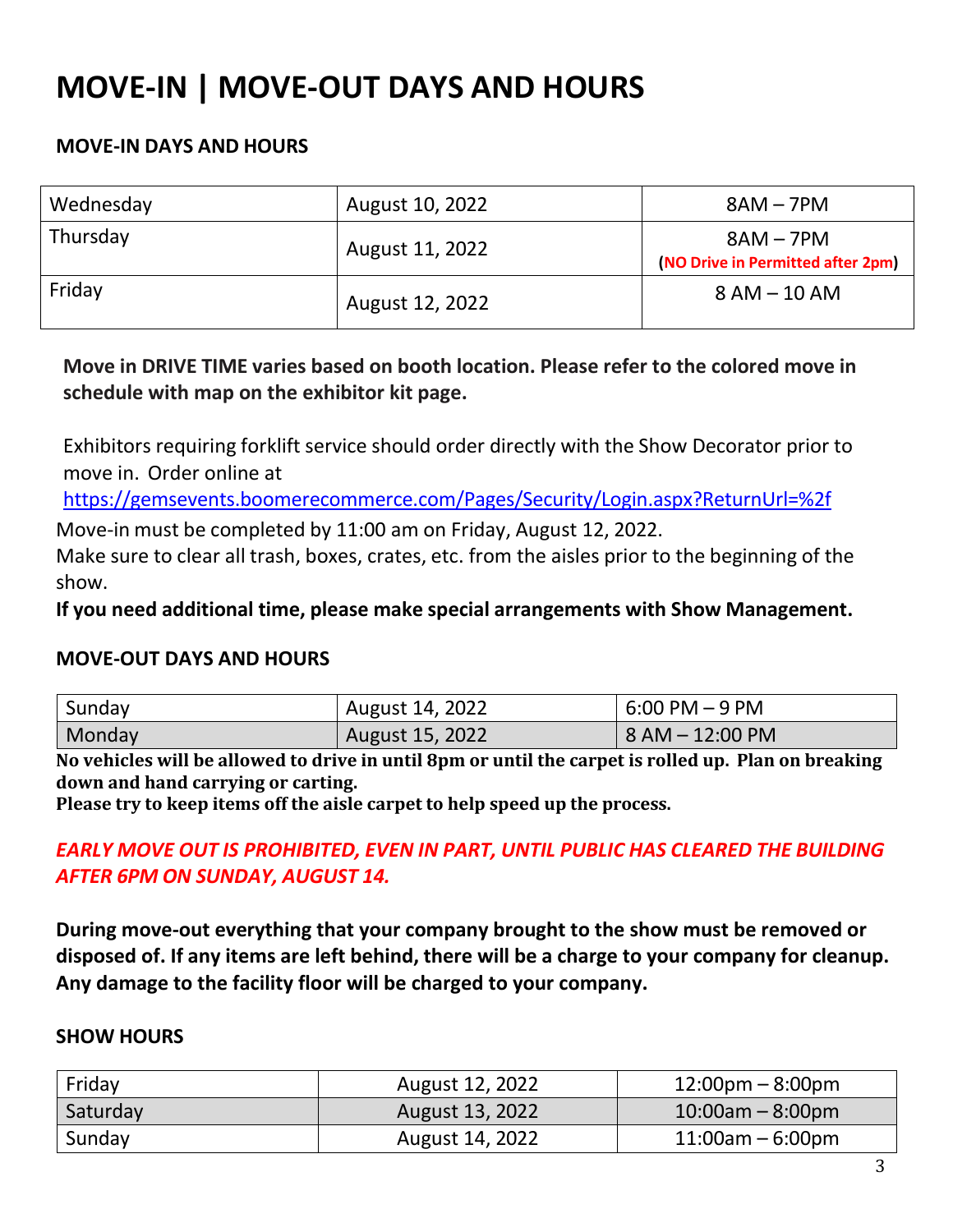# **ENHANCED LISTING**

Your Company's basic exhibitor listing is now live on our show website. It includes your company name, booth number and product category along with a form that allows web visitors to reach out to you directly to obtain more information.

We encourage you to enhance your listing by adding your logo, a company description, and a **show special.** This is one of the most visited pages across all show websites that consumers view before, during and after the show and we want your listing to be the best it can be. Attendees are looking for trusted seller status, show specials, and new products. Please contact your representative for more help.

# **ACCOUNT BALANCES**

Final payment for exhibit space must be made by *July 26, 2022.* Show management reserves the right to refuse entry to any exhibitor whose account has not been paid in full. **Badges and complimentary tickets will not be available until the account has been paid in full.**

# **EXHIBITOR BADGES**

Exhibitor badges can be picked up at the show office during move in. Badges are required to identify yourself as an authorized exhibitor. Exhibitors will not be allowed access during show days without a badge. Exhibitor badges are not required during move-in.

Up to Five (5) exhibitor badges are provided for 100 -300 square feet Up to Ten (10) exhibitor badges are provided for 400+ square feet of space *Maximum 10.*

You are encouraged to drop off your badge each night at will call, so that your company does not run out of badges.

## **EXHIBITOR BADGES MAY NOT BE USED AS ADMISSION TICKETS FOR FAMILY, FRIENDS OR CUSTOMERS. PLEASE USE SHOW TICKETS FOR THEM**

# **COMPLIMENTARY TICKETS**

Twenty (20) complimentary E-tickets will be provided.

If you need additional e-tickets, these can be purchased at half price for \$5 each prior to the show or at the show office any time during the show.

Use your e-tickets to invite potential customers to the show, as a thank you to good customers and for friends and family.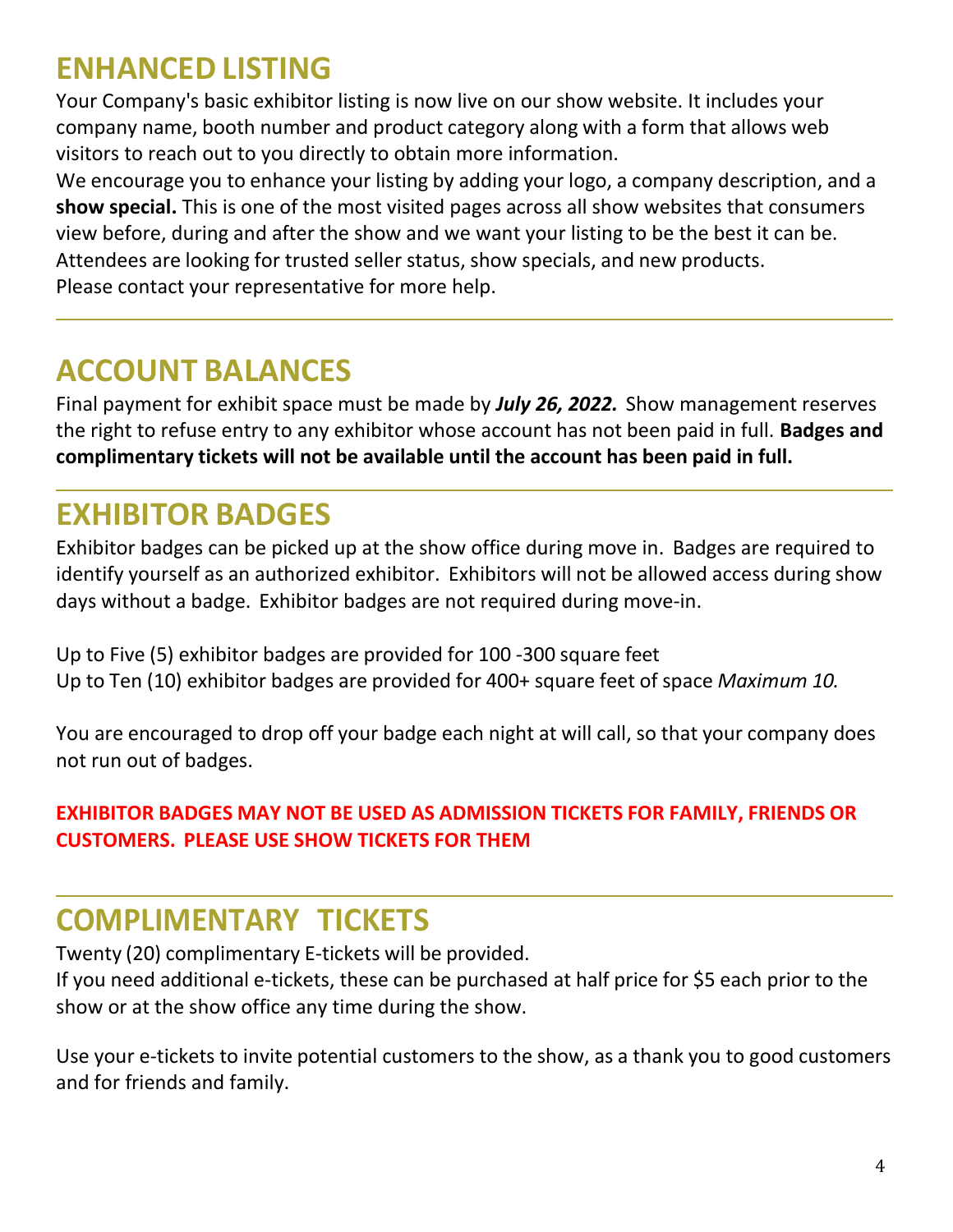**COMPLIMENTARY E-TICKETS ARE NOT PERMITTED TO BE DISTRIBUTED AT THE ENTRANCE TO THE SHOW**.

# **SHOW OFFICE**

Our show office will open on Wednesday, August 10th at 8:00 am. When you arrive to movein, please check in and pick up your exhibitor badges. The Show Office will remain open through the end of the Show.

# **WILL CALL**

Will Call will be located at the box office.

Please leave your tickets in INDIVIDUALLY marked envelopes with FIRST AND LAST NAME for your guests.

**EXHIBITOR BADGES ARE FOR EXHIBITORS, THEY ARE NOT TICKETS TO THE SHOW. THEY SHOULD NOT BE LEFT AT WILL CALL TO BE PICKED UP BY ATTENDEES. THEY MAY ONLY BE LEFT FOR PEOPLE WORKING YOUR BOOTH. PLEASE USE TICKETS FOR FRIENDS AND FAMILY WHO ARE VISITING YOU ON SHOW SITE.**

# **FLOORING**

Flooring is required. Please know flooring is not included in the cost of your exhibit booth. Carpeting, Astroturf, hardwood, tile, vinyl flooring etc., may be used.

Visqueen must be placed on the floor before laying bricks, patios, mulch, etc. Do not drill holes, paint, nail glue or affix flooring to the Convention Center flooring. **Any damage to the flooring will be repaired at the exhibitor's expense.**

# **TABLE COVERINGS**

It is mandatory that all tables are properly skirted. Skirting must go from the edge of the table to the floor on all VISIBLE sides. All skirtings must be pressed and neat. **Use of plastic tablecloths, sheets, shower curtains or any type of "makeshift" tablecloths is not permitted**. We strictly enforce this and will skirt all incorrectly skirted tables at the exhibitor's expense.

All inventory and personal items must be stored COMPLETELY OUT OF SIGHT. Your booth should look professional and inviting to the attendee.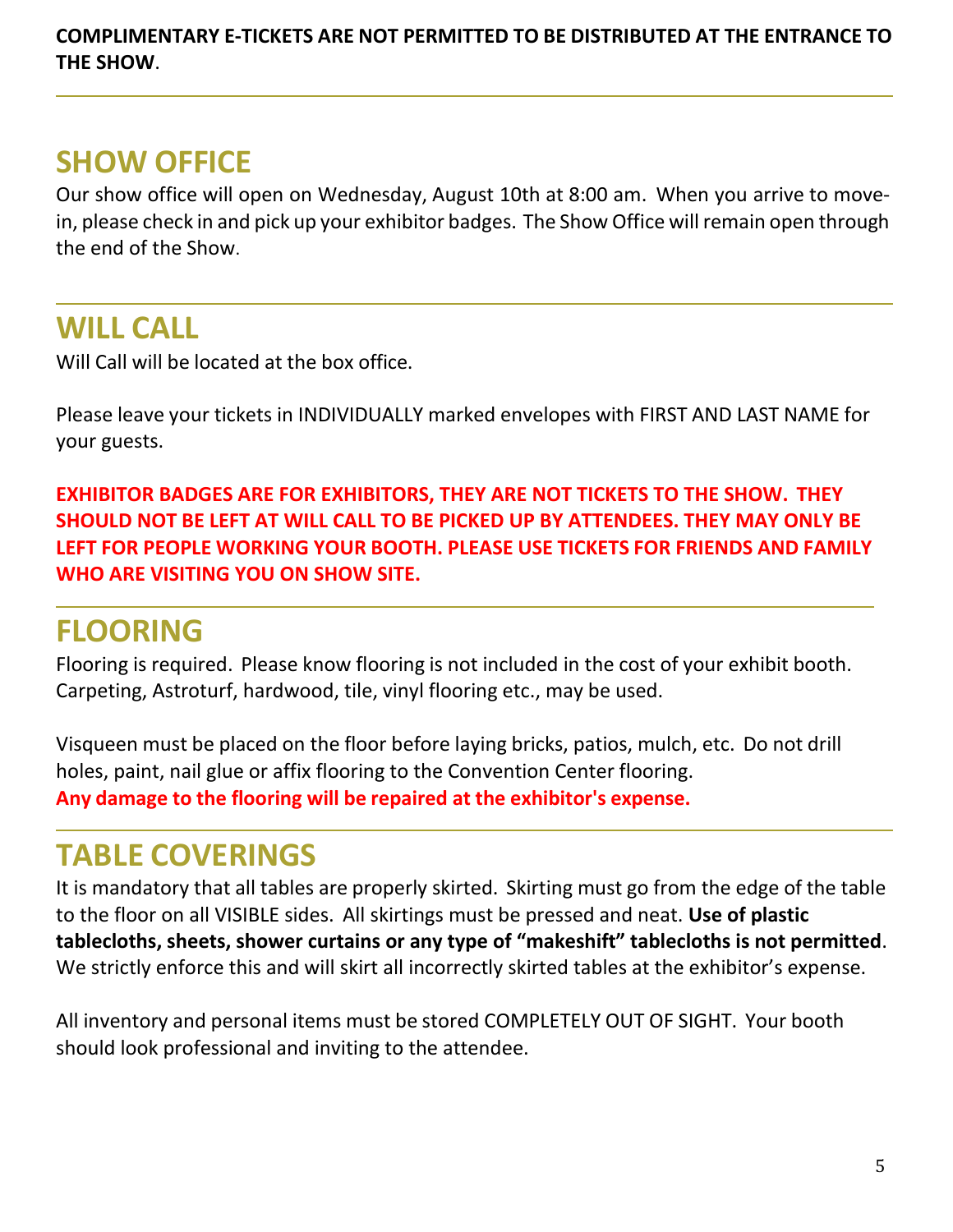

# **VEHICLES IN EXHIBITS**

If you plan on having a vehicle in your booth as part of your display, please contact Show Management for approval and move-in instructions. All vehicles, boats and equipment containing fuel must meet and comply with the following requirements before entry into the facility:

a. There is to be no more than five (5) gallons of fuel or ¼ the capacity of the fuel tank, whichever is less.

b. Fuel tanks used for storage of excess fuel must meet applicable Federal, State and Local fuel storage

requirements.

c. Fuel tanks are to be locked and all portable tanks removed. Locking the vehicle will be sufficient for cars in which

the gas cap cover can only be detached from inside the vehicle.

d. Ignition keys are to be removed and given to show management.

e. Vehicles, boats, and similar exhibited products with more than hundred square feet (100 sq. ft.) of roofed area are to have a smoke detector.

# **BOOTH INFORMATION, RULES & REGULATIONS**

## **Staffing Your Booth**

All exhibitors are expected to be in their booths during all published show hours, as we do receive consumer complaints about un-manned displays. Our visitors pay an entrance fee and expect to be able to do business with our exhibitors at any time during show hours. If you are in violation of this rule, your company may not be permitted to exhibit with us in the future. **\*You must man your booth each day from show open to show close. Leaving early is a violation of your signed contract.**

## **Demonstrations and handouts**

Exhibitors demonstrating products and/or distributing marketing materials, product samples or souvenirs are not permitted to do outside the confines of their rented exhibit area. Working in the aisle is strictly prohibited and will be enforced by show management. This includes any mascots.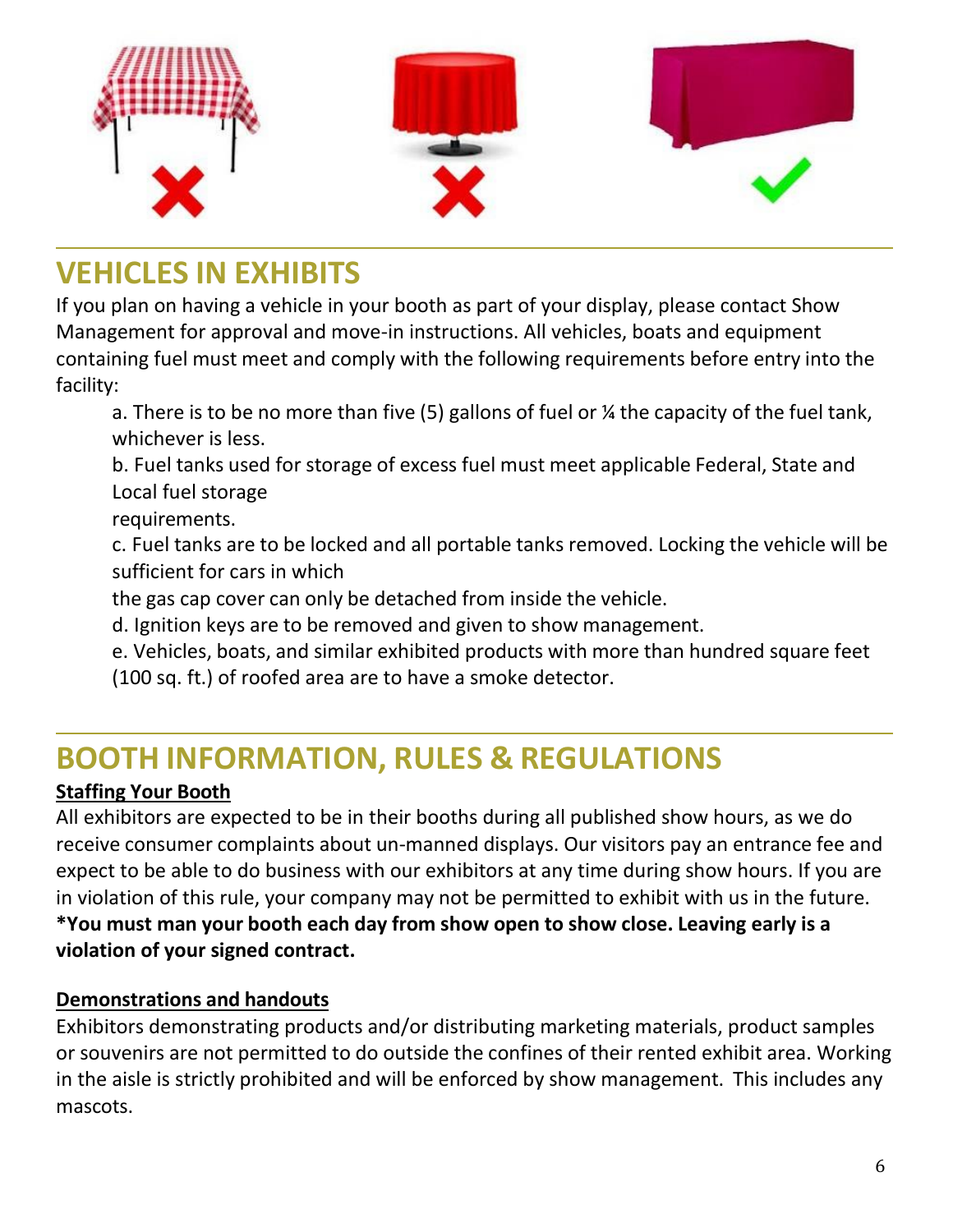## **ALL FOOD SAMPLING MUST BE INDIVIDUALY PACKAGED AND APPROVED BY SHOW MANAGEMENT, VENUE, & HEALTH DEPARTMENT**

### **Product Display**

Only products agreed upon in the signed contract can be sold and displayed in your booth. Only one (1) product per 100 sq. ft. or smaller.

Working in the aisles or distributing brochures, etc. from any other area other than within your booth space is prohibited. All activity must take place inside your contracted space only.

### **Booth Guidelines**

MPE provides each inline exhibitor with a back curtain 8 feet in height, two side curtains, each 3 feet in height and an ID sign with company name and booth number. A corner booth has only back drape. An island booth, opens on all sides, does not have any pipe and drape or ID sign.



**8' high x 10' wide x 3' front to back sides**

### **Booth Regulations**

- Signs and exhibit space displays may not exceed 8 feet in height unless the space is against an exterior wall or is 400 square feet or more.
- All unfinished portions of displays must be draped or finished to be pleasant to the public view. Show Management may require exhibitors to purchase drape if display is not finished adequately.
- No balloons allowed. Helium or otherwise.
- **NO TENTS OR CANOPIES ALLOWED**
- Signs **MAY NOT** exceed 8 Feet. This is the height of the back drape provided to you in your booth space
- Rotating, flashing, strobe or projection lights are not permitted.
- No flag poles above 8 feet. (Unless prior approval has been given by show management)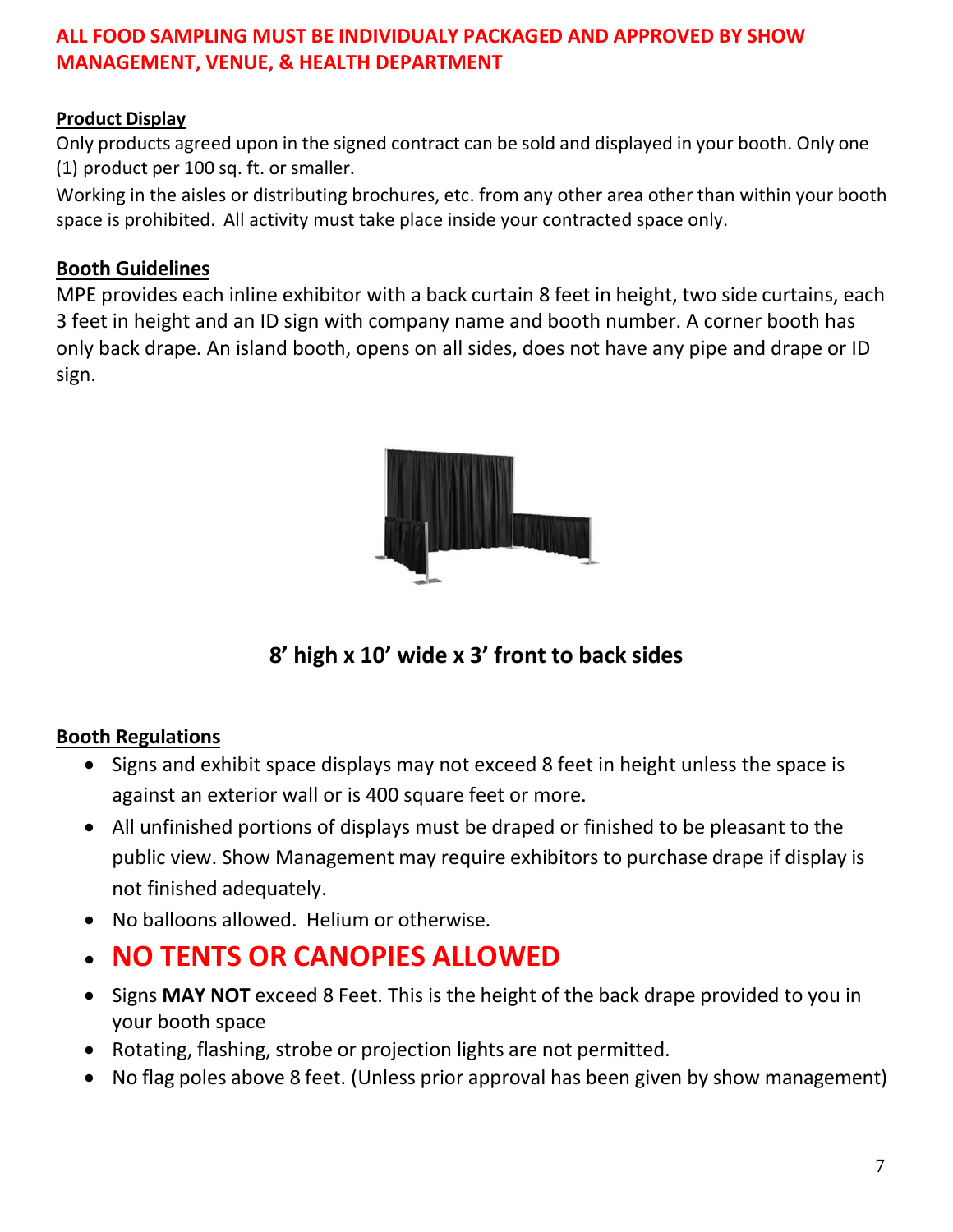• No tear-drop flags, paper banners, or hand-written signs allowed. All signs must be professionally made.

# **BUILDING REGULATIONS**

## **Smoking Regulations**

Smoking is not permitted inside the Convention Center

## **Alcohol/Drugs Regulations**

No alcohol may be consumed on show site other than during designated times and locations as specified in this Exhibitor Service Manual and/or on posted signage by the show facility. Alcohol consumption is strictly forbidden during all move-in and move-out hours. Additionally, the use or distribution of illegal drugs is strictly forbidden. Any persons including exhibitors, service providers, employees, attendees, or anyone else working at or attending the show that does not comply with this policy will be removed from the show and their credentials will be revoked.

## **Outside Food & Beverages**

No outside food or beverage will be allowed inside the events center

## **Sale of Merchandise at the Show**

All Exhibitors are reminded that to sell products "cash and carry" during the show, you must comply with all rules and regulations of Marketplace Events. Exhibitors are responsible for obtaining any such permits as required. Only merchandise approved by the show may be sold. No food or drinks may be sold without the approval of show management and Austin Convention Center Department.

## **Animals/Pets**

Service animals are allowed inside the building during event hours of the event**. Personal pets are not allowed unless preauthorized by show management.**

## **Aerial items**

No exhibitor will be permitted on the roof of the building for the purpose of installing aerials or for any other reason.

## **Fire Regulations**

No flammable products, open flames, or flammable display materials, etc. are permitted in the exposition hall by order of the Fire Department and the Facility Security Department. Enclosed structures under 300 sq.ft. must have a fire extinguisher and smoke detector. Enclosed structures of over 300 sq.ft. must install a sprinkler system inside the structure. No cartons, boxes, or crates may be stored behind booth curtains. Pine straw is not allowed unless treated.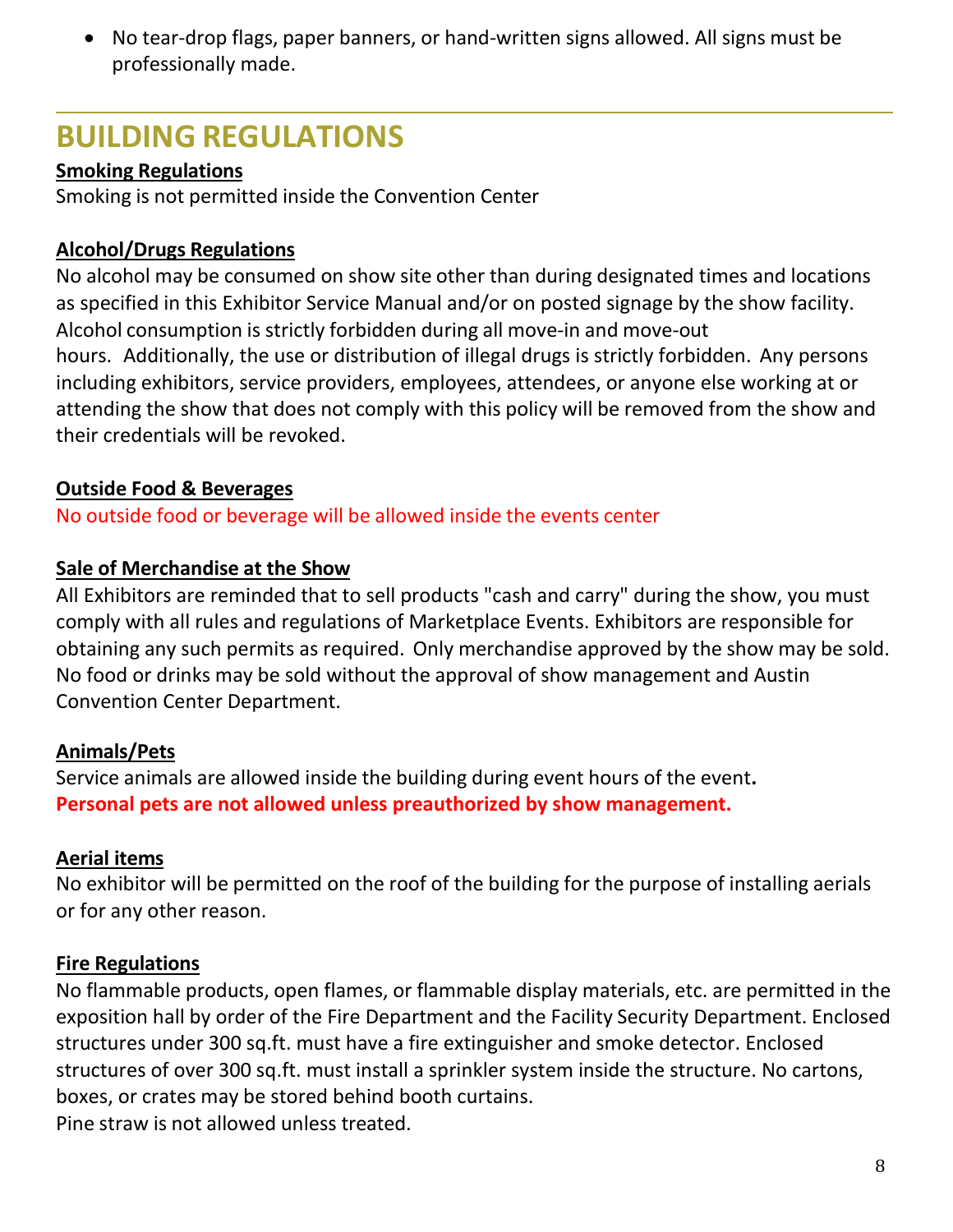All material used in the construction and decoration of an exhibit must be flame retardant. This includes scenery, backdrops, drapes, table and dust covers.

No hazardous material will be permitted in an exhibit.

No vehicles or other apparatus, which has a fuel tank, will be permitted as a display without written permission from show management. **NO HAY OR HAY BALES ARE ALLOWED AS PART OF BOOTH DECOR!**

## **THE FIRE MARSHALL OF THE STATE OF TEXAS RESERVES THE RIGHT TO MAKE ANY FINAL DECISION REGARDING THE ABOVE REQUIREMENTS**

## **Microphone, Audio Equipment & Music**

Use of microphones, audio equipment and musical instruments is permitted, however, sound levels must be kept at a volume that management deems reasonable. Violators will receive one warning. If there are more problems with volume, Show Management reserves the right to prohibit the exhibitor from using sound equipment for the remainder of the show.

## **Music, Photographs & Other Copyrighted Materials**

Each exhibitor is responsible for obtaining all necessary licenses and permits to use music, photographs or other copyrighted material in exhibitor's booth or display. No exhibitor will be permitted to play, broadcast or have performed any music or use any other copyrighted material, such as photographs or other artistic works, without first presenting to Marketplace Events proof that the exhibitor has, or does not need, a license to use such music or copyrighted material. Marketplace Events reserves the right to remove from the exhibit all or any part of any booth or display which incorporates music, photographs, or other copyrighted material and for which the exhibitor fails to produce proof that the exhibitor holds all required licenses. The exhibitor shall remain liable for all claims, causes of action, suits, damages, liability, expenses, and costs, including reasonable attorney's fees, arising from or out of any violation of infringement (or claimed violation or infringement) by exhibitor, exhibitor's age or employees of any patent, copyright or trade secret rights or privileges.

# **SECURITY**

Show Management provides security for the show floor during move-in, move-out, show hours and overnight. However, neither Show Management nor the Convention Center is responsible for lost, damaged, or stolen articles. We encourage you to take all valuables with you when the show closes each evening. A tarp/sheet covering your booth after show hours goes a long way in securing your belongings.

Most thefts happen during move-in, move-out and within 30 minutes of show closing. Staff your booth accordingly and when the show does close, wait for the attendees to clear out.

**Report anything of a suspicious nature to Show Management and/or Security.** Leads can be followed up to avoid incidents of theft.